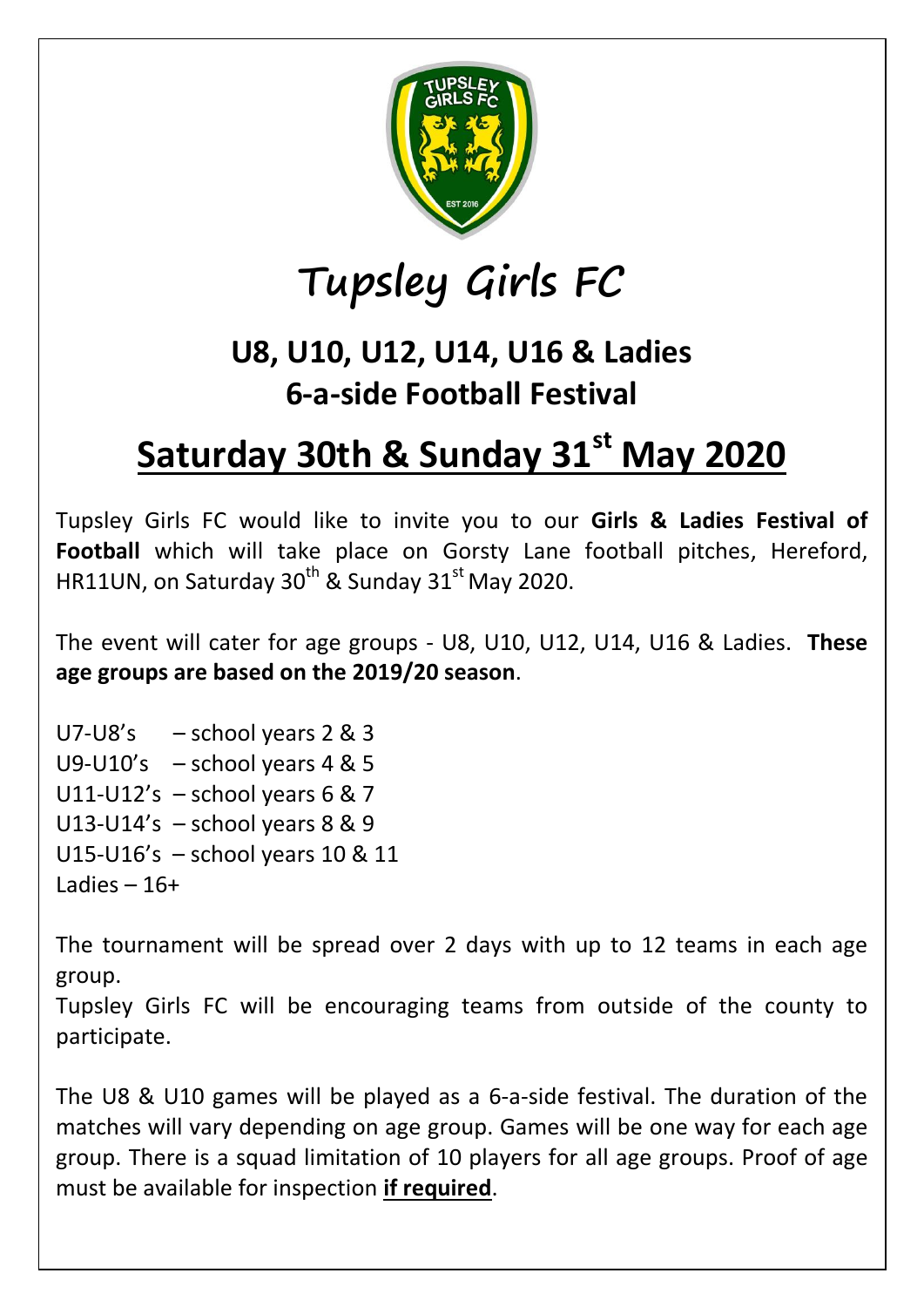An acknowledgement confirming your entry will be sent to you on receipt of your application and payment. Further tournament information will be sent out prior to the event.

**Under 8 & 10 -** The festival is organised in line with the current FA directive and therefore there can be no outright winner. Teams will play each other in a round robin format.

**Under 12, 14, 16** – Each team will play in a league format. Points will be awarded for a win and a draw: in the event of a tie goal difference will decide which 2 teams make it through to the final. Each team will receive a tournament trophy marking their participation in the festival.

The festival will start at 10.00am with team mangers asked to register their teams from 9.00am.

## **Festival Rules**

All competing clubs must be affiliated to their respective County F.A.

- 1. Matches will be played in accordance with the recognised 'Laws of the game'
- 2. The competition is affiliated with the Herefordshire County FA and as such all participants are subject to the discipline processes of Herefordshire County FA or their respective County FA's.
- 3. All players are advised to consider their own private insurance to cover claims arising from their own injury or that of another player.
- 4. Players should play in their own age group as per the 2019/20 season.
- 5. Proof of age must be available for each player and be produced on **request** by a member of the tournament committee. Where possible this should be a player's registration card from the current or proceeding season.
- 6. No player shall be registered or play for more than one team throughout the day.
- 7. Teams will submit a squad list prior to the start of the tournament.
- 8. Teams are restricted to a squad size of 10 players.
- 9. Substitutions will take place on a roll on roll off basis with the permission of the referee when the ball is out of play. This applies to all age groups.
- 10. Players dismissed from the field of play by virtue of a red card (or two yellows) will automatically be ineligible for their teams next game.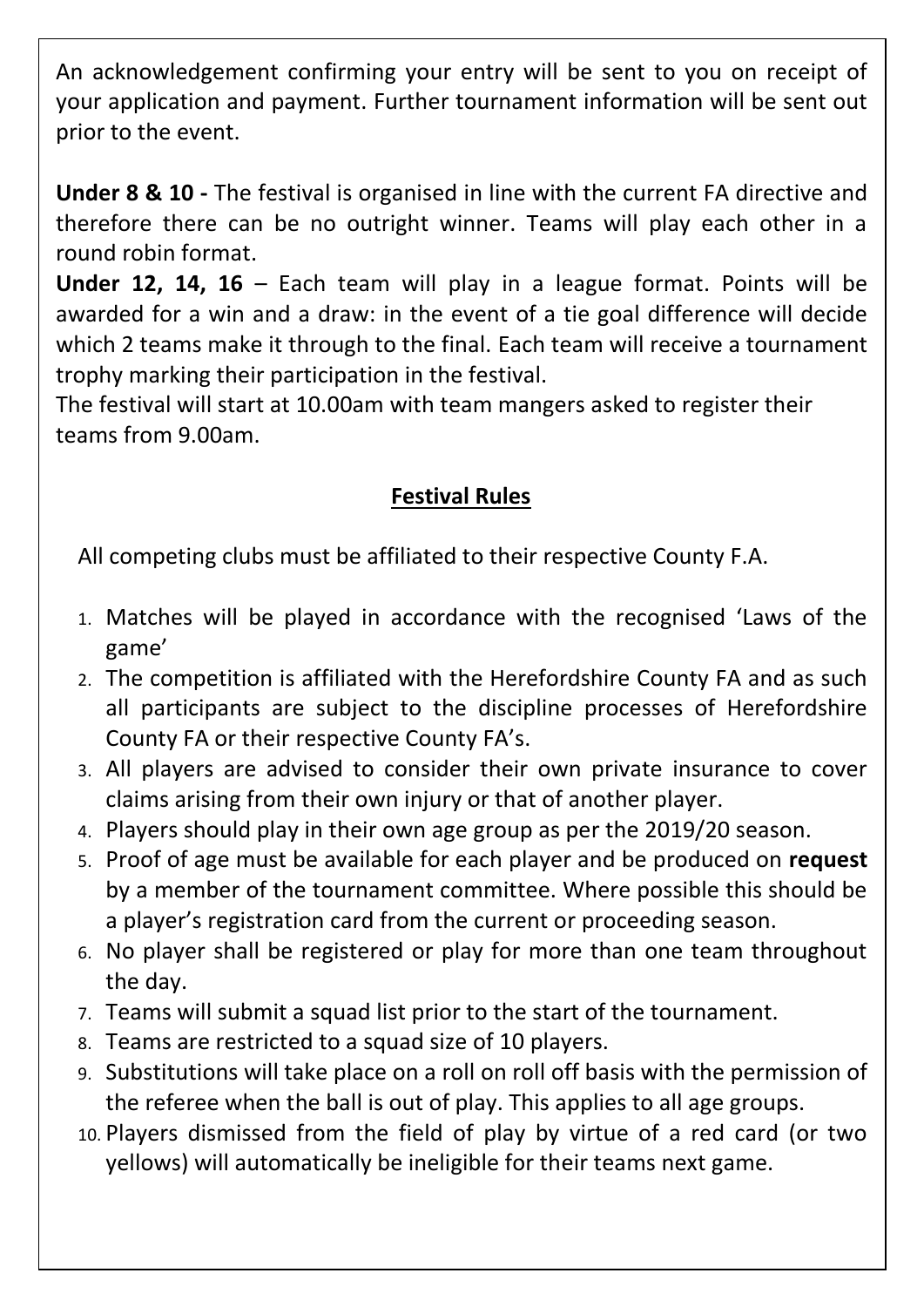- 11. Players dismissed from the field of play for violent conduct or any other serious offence will be prevented from taking any further part in the tournament.
- 12. Any misconduct by players or team officials will be reported to the appropriate County Football Association. The tournament is registered with Herefordshire County FA.
- 13. Tupsley Girls FC embraces the current **RESPECT** campaign.
- 14. Matches will be of 15 minute duration one way.
- 15. No scores will be recorded for the u8 & u10 age groups.
- 16. There will be no extra-time apart from in the finals of the U12, U14, U16 & Ladies age groups when 5 minutes one-way will be played. If the scores are level after extra-time, sudden death penalties will be played.
- 17. Each team is to provide a  $2^{nd}$  set of shirt colours (bibs) so in the event of a colour clash the second named team shall be responsible for changing their strip.
- 18. Size 3 footballs will be used for U8 games, size 4 for the U10, U12 & U14 age groups and size 5 for the U16 & Ladies games.
- 19. The first named team shall be responsible for providing the match ball. Participating teams are invited to ensure that their footballs are clearly marked with their team name.
- 20. Teams are asked to warm up adjacent to the utilised pitches and to adhere to the tournament schedule.
- 21. The organising committee reserves the right to amend the playing schedule as circumstances dictate.
- 22. Tupsley Girls FC cannot accept liability for injury to players or spectators or loss / damage to personal property.
- 23. Team managers will need to complete a photographic consent forms for their team players and return to the festival committee before the start of the day.

Your completed application form should be returned with your entry fee of £25.00 per team. If entering multiple teams please complete separate entry forms.

Completed forms are to be sent to the address below. Confirmation of your entry will be emailed to both yourself and the club secretary within 7 days of receipt of payment.

Cheques should be made payable to: Tupsley Girls FC